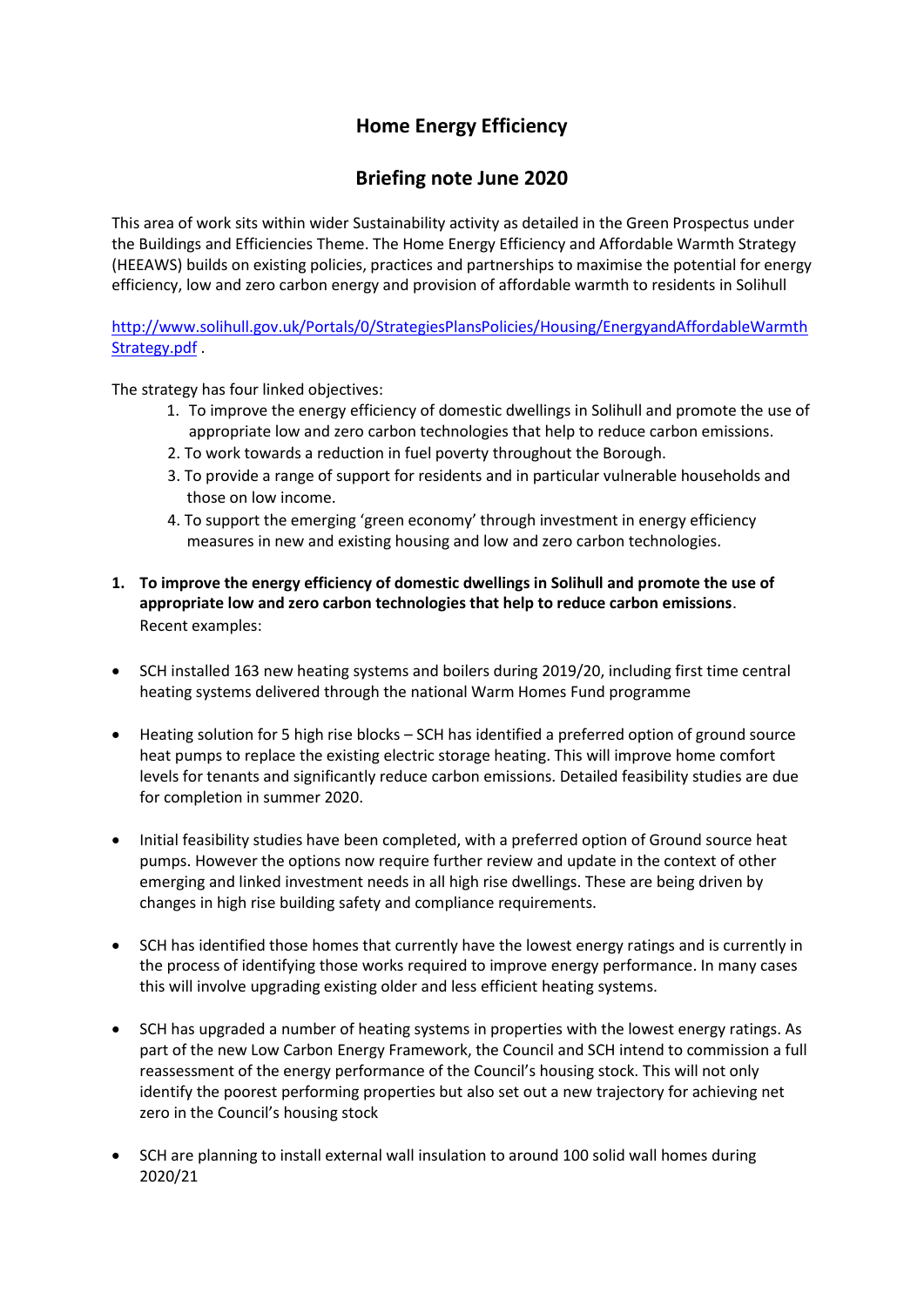• SCH will be building a small scheme of low carbon and highly energy efficient bungalows in Solihull, incorporating a super insulated fabric and renewable technologies. The scheme is due for completion in mid-2021

#### **2. To work towards a reduction in fuel poverty throughout the Borough**

2.1 What is fuel poverty?

Fuel poverty is caused by a combination of 'property' factors (including expensive heating systems and poor insulation) and 'people' factors (such as age and income).

## 2.2 Fuel Poverty definition:

In England, the definition of fuel poverty was changed following the Hills Review (Department of Energy and Climate Change 2012). Someone is now said to be in fuel poverty using the Low Income High Cost (LIHC) definition if heating their home adequately costs more than average and paying the bill would leave them below the official poverty line.) <https://www.gov.uk/government/statistics/fuel-poverty-factsheet-2020> <https://www.gov.uk/government/statistics/annual-fuel-poverty-statistics-report-2020>

## 2.3 Fuel Poverty in Solihull

The latest fuel poverty figures published 30 April 2020 (for March 2018) suggest that there were 7,428 (8.2%) fuel poor households in Solihull, a reduction from 8,315 (9.2%) in March 2017. The average fuel poverty figure across the West Midlands authorities is 11.4% showing a reduction from 12.6% in 2017.

In 2018, the **average fuel poverty gap** (the reduction in fuel bill that the average fuel poor household needs in order to not be classed as fuel poor) in England was estimated at £334, a slight increase from £328 in 2017.

• The **aggregate fuel poverty gap** for England continued to decrease in 2018 (by 3.4 per cent in real terms) to £802 million.

• The **proportion of households in England** in fuel poverty was estimated to have decreased by 0.7 percentage points from 2017 to 10.3 per cent in 2018 (approximately 2.40 million households).

The Fuel Poverty data is collected by Government and released annually using modelled data from the English Housing Survey (EHS). The EHS is an annual national survey of people's housing circumstances, household income and the condition and energy efficiency of housing in England. It is commissioned by the Department for Communities and Local Government (DCLG), covers all tenures (private and social) and involves a detailed physical inspection of properties by professional surveyors.

#### 2.4 Fuel Poverty Targets

The Government's Fuel Poverty target is; *To ensure that as many fuel poor homes as is reasonably practicable achieve a minimum energy standard (Energy Performance Certificate rating) of Band 'C' by 2030*.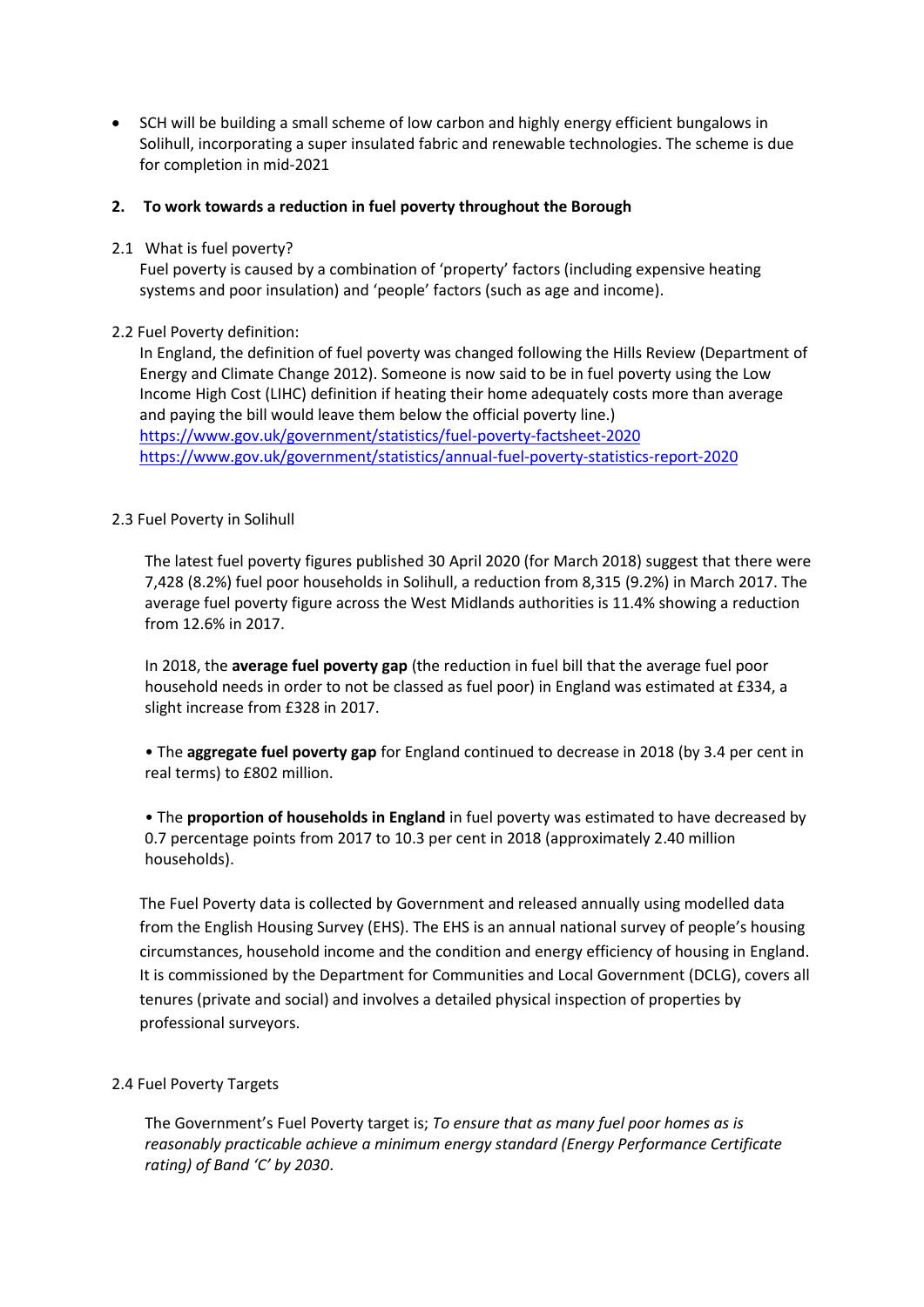Interim Targets have been set in order to assess progress and these are:

- To ensure that as many fuel poor homes as is reasonably practicable achieve a minimum energy standard of Band 'E' by 2020
- To ensure that as many fuel poor homes as is reasonably practicable achieve a minimum energy standard of Band 'D' by 2025

In 2018, further progress was made towards the interim 2020 **fuel poverty target**, with 92.6 per cent of all fuel poor households living in a property with a fuel poverty energy efficiency rating of Band *E* or better.

The fuel poverty indicator is a relative measure and as a result at the national level the proportion of households in fuel poverty remains, on the whole, stable over time (between 10- 12%).

Recent Examples:

- Solihull Switch and Save 4777 switchers saving £1.3m from energy bills and net £40k in referral fees for SMBC.
- Since the latest energy auction in February 2020, the Solihull Switch and Save scheme will now only consider offers from energy companies who provide their customers with 100% green electricity. As well as energy bill saving and providing a small income to the Council, we can now also state that we are working to reduce CO2 emissions from domestic energy use. As a result of the February auction 445 switchers saved on average £323 per year on their energy bills, and collectively 528 Tonnes of CO2.
- Winter Warmth campaign management with AgeUK helping over 200 residents per year and accessing 4000 households. Financial support secured for residents in 2019/20 from switching and Warm Homes Discount applications estimated at £42k.
- Energy efficiency advice training for partners including SCH via Act on Energy
- Smart Meters information advice available via Council and SCH websites including helpful short videos.E
- Energy Angels void management system developed with SCH has realised savings for SCH of over £13,600 and saved new tenant's £27,495 since January 2019.
- Act on Energy advice drop in sessions supported by Connect, Income and Awards and GP surgeries
- Free loft and cavity Wall insulation to vulnerable residents and those on low incomes utilising Eco Flex Statement of Intent (£109k).
- May 2019 submission of the Home Energy Conservation Act bi-annual report to BEIS. Summary report available here [Housing strategies](https://www.solihull.gov.uk/About-the-Council/Strategies-policies/housing)

## **3. To provide a range of support for residents and in particular vulnerable households and those on low income.**

Recent Examples:

- Independent advice available to all residents via Act on Energy (3 year SLA in place). Advice sessions being held in Connect walk in centres and Job Centres.
- Discussions with Trading Standards and Public Protection around new Private Sector minimum energy standards and support via act on Energy for landlords.